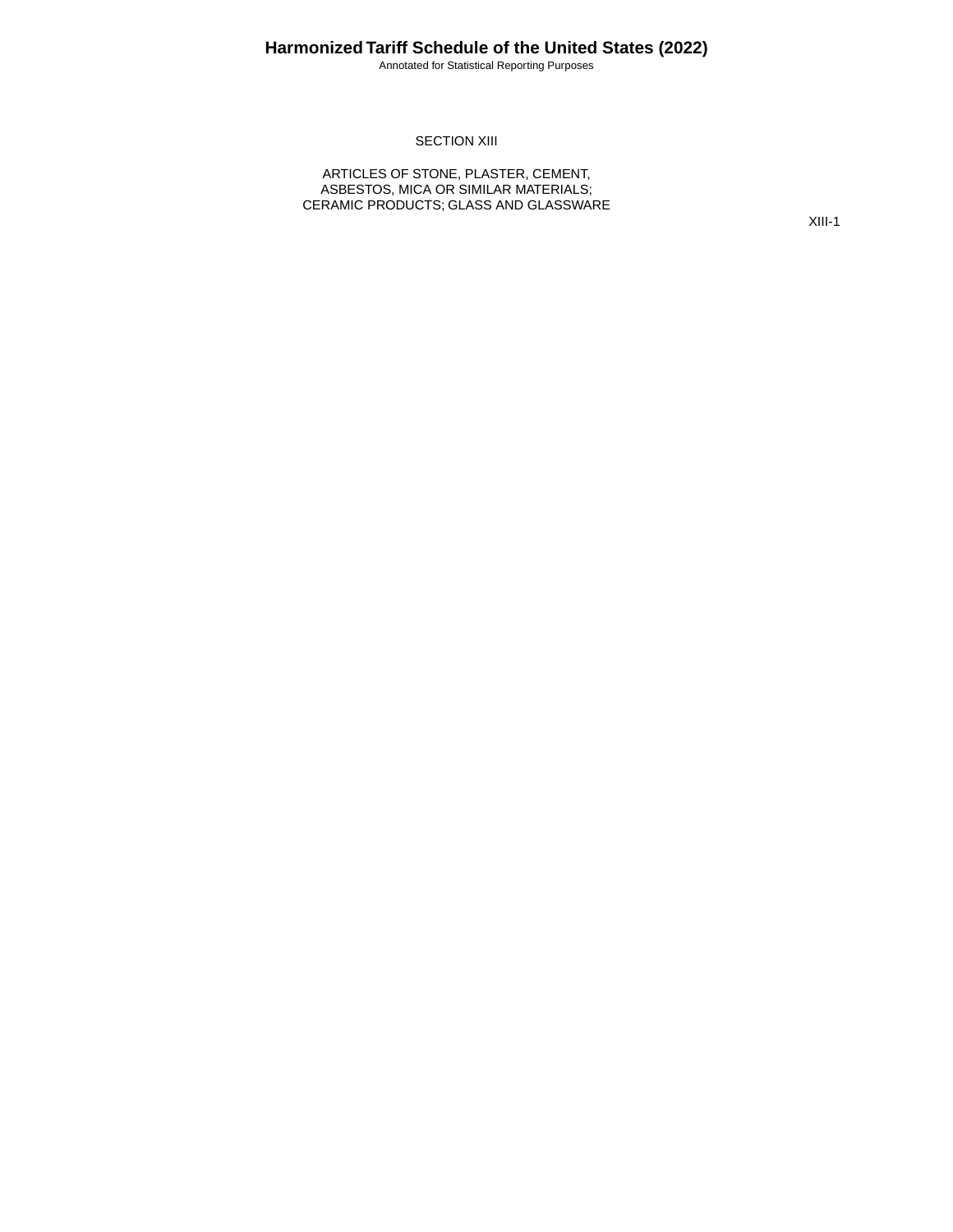Annotated for Statistical Reporting Purposes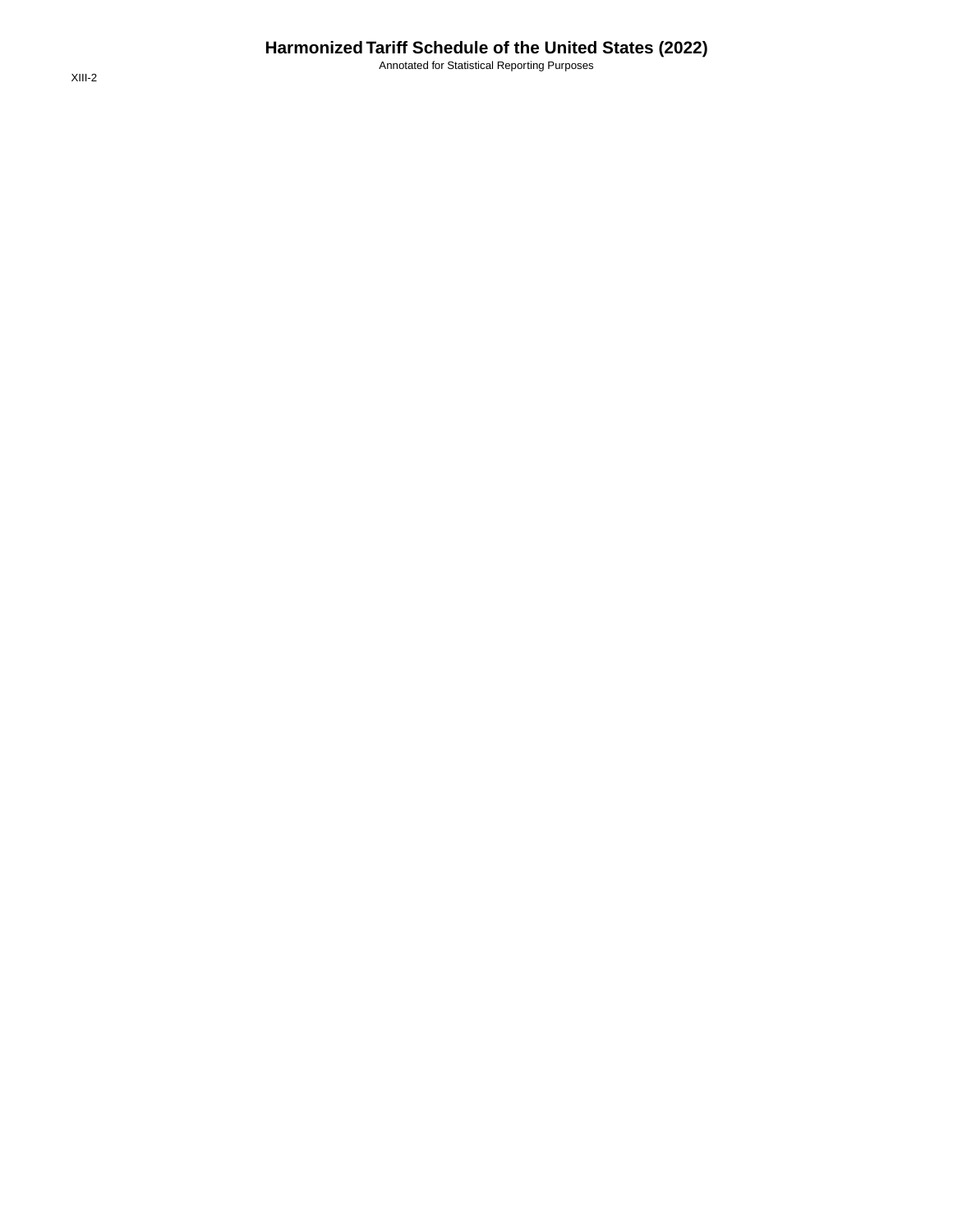Annotated for Statistical Reporting Purposes

#### CHAPTER 68

#### ARTICLES OF STONE, PLASTER, CEMENT, ASBESTOS, MICA OR SIMILAR MATERIALS

#### Notes

XIII 68-1

- 1. This chapter does not cover:
	- (a) Goods of chapter 25;
	- (b) Coated, impregnated or covered paper and paperboard of heading 4810 or 4811 (for example, paper and paperboard coated with mica powder or graphite, bituminized or asphalted paper and paperboard);
	- (c) Coated, impregnated or covered textile fabric of chapter 56 or 59 (for example, fabric coated or covered with mica powder, bituminized or asphalted fabric);
	- (d) Articles of chapter 71;
	- (e) Tools or parts of tools, of chapter 82;
	- (f) Lithographic stones of heading 8442;
	- (g) Electrical insulators (heading 8546) or fittings of insulating material of heading 8547;
	- (h) Dental burrs (heading 9018);
	- (ij) Articles of chapter 91 (for example, clocks and clock cases);
	- (k) Articles of chapter 94 (for example, furniture, luminaires and lighting fittings, prefabricated buildings);
	- (l) Articles of chapter 95 (for example, toys, games and sports equipment);
	- (m) Articles of heading 9602, if made of materials specified in note 2(b) to chapter 96, or of heading 9606 (for example, buttons), of heading 9609 (for example, slate pencils), heading 9610 (for example, drawing slates) or of heading 9620 (monopods, bipods, tripods and similar articles); or
	- (n) Articles of chapter 97 (for example, works of art).
- 2. In heading 6802 the expression "worked monumental or building stone" applies not only to the varieties of stone referred to in heading 2515 or 2516, but also to all other natural stone (for example, quartzite, flint, dolomite and steatite) similarly worked; it does not, however, apply to slate.

#### Additional U.S. Notes

- 1. For the purposes of heading 6802, the term " slabs" embraces flat stone pieces, not over 5.1 cm in thickness, having a facial area of 25.8 cm<sup>2</sup> or more, the edges of which have not been beveled, rounded or otherwise processed except such processing as may be needed to facilitate installation as tiling or veneering in building construction.
- 2. For the purposed of heading 6810, the term " tiles" does not include any article 3.2 cm or more in thickness.

#### Compiler's Note

The provisions of subchapter II of chapter 99 (Miscellaneous Tariff Bills or MTBs), the provisions of the Generalized System of Preferences (GSP) found in General Note 4 and most product exclusions from the additional tariffs on products of China in subchapter III of chapter 99 expired on December 31, 2020. However, no endnotes or footnotes relating to these provisions have been deleted as of the issue date of this edition.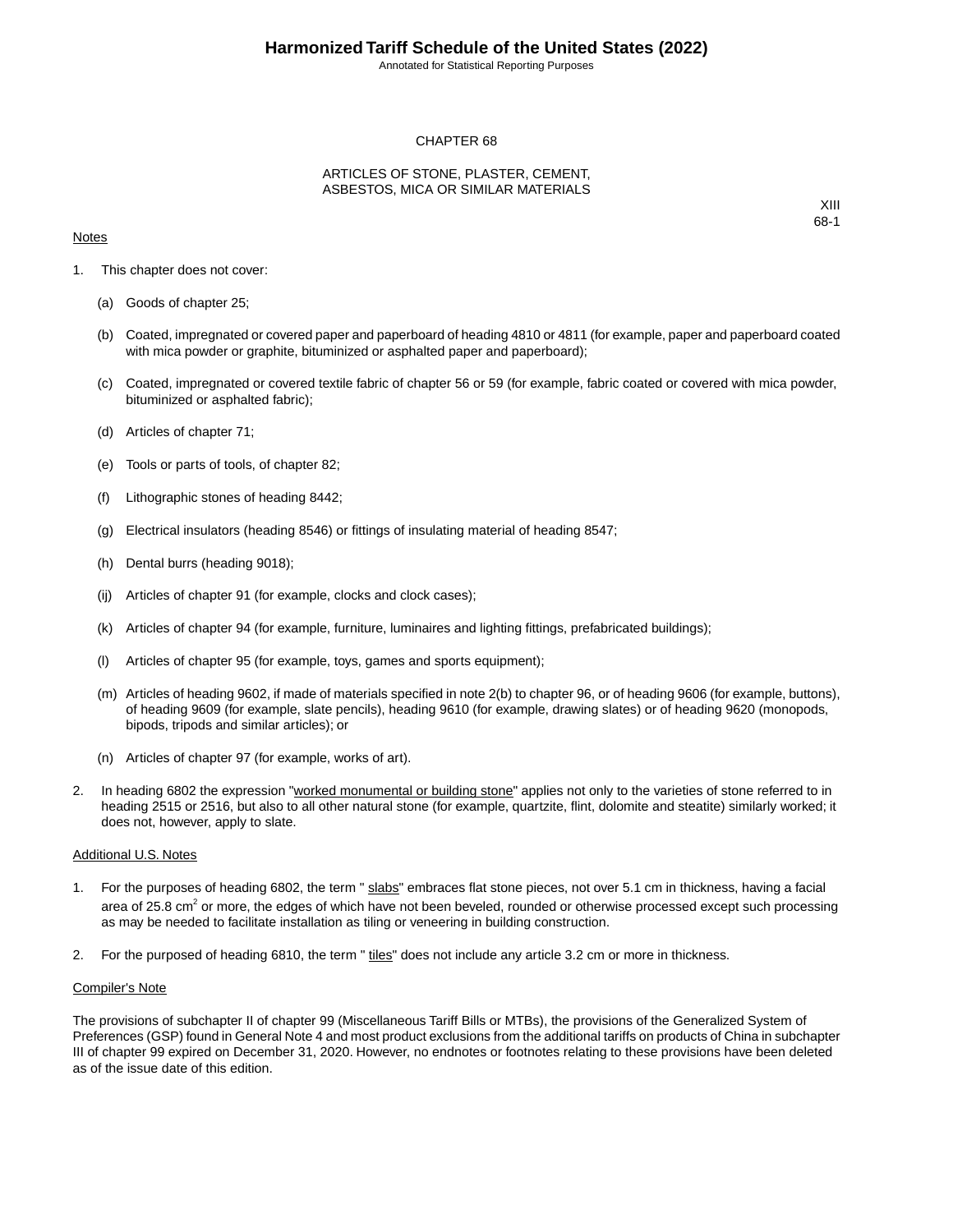Annotated for Statistical Reporting Purposes

| Heading/                 | Stat.           |                                                                                                                                                                                                                                                                                                                                | Unit           |                       | Rates of Duty                                                                     |                |
|--------------------------|-----------------|--------------------------------------------------------------------------------------------------------------------------------------------------------------------------------------------------------------------------------------------------------------------------------------------------------------------------------|----------------|-----------------------|-----------------------------------------------------------------------------------|----------------|
| Subheading               | Suf-<br>fix     | Article Description                                                                                                                                                                                                                                                                                                            | of<br>Quantity | General               | $\mathbf{1}$<br>Special                                                           | $\overline{2}$ |
| 6801.00.00               | 00 <sub>1</sub> | Setts, curbstones and flagstones, of natural stone (except                                                                                                                                                                                                                                                                     |                |                       |                                                                                   |                |
| 6802                     |                 | Worked monumental or building stone (except slate) and<br>articles thereof, other than goods of heading 6801; mosaic<br>cubes and the like, of natural stone (including slate), whether<br>or not on a backing; artificially colored granules, chippings and                                                                   |                | $2.8\%$ <sup>1/</sup> | Free (A, AU, BH, CL, 60%<br>CO, D, E, IL, JO,<br>KR, MA, OM, P,<br>PA, PE, S, SG) |                |
| 6802.10.00 00            |                 | powder, of natural stone (including slate):<br>Tiles, cubes and similar articles, whether or not rectangular<br>(including square), the largest face of which is capable of<br>being enclosed in a square the side of which is less than<br>7 cm; artificially colored granules, chippings and powder   kg  4.8% <sup>1/</sup> |                |                       | Free (A, AU, BH, CL, 40%<br>CO, D, E, IL, JO,<br>KR, MA, OM, P,<br>PA, PE, S, SG) |                |
| 6802.21                  |                 | Other monumental or building stone and articles thereof,<br>simply cut or sawn, with a flat or even surface:<br>Marble, travertine and alabaster:                                                                                                                                                                              |                |                       |                                                                                   |                |
| 6802.21.10 00            |                 |                                                                                                                                                                                                                                                                                                                                |                | $4.2\%$ <sup>1/</sup> | Free (A, AU, BH, CL, 50%<br>CO, D, E, IL, JO,<br>KR, MA, OM, P,<br>PA, PE, S, SG) |                |
| 6802.21.50 00            |                 |                                                                                                                                                                                                                                                                                                                                |                | . 1.9% <sup>1/</sup>  | Free (A, AU, BH, CL, 13%<br>CO, D, E, IL, JO,<br>KR, MA, OM, P,<br>PA, PE, S, SG) |                |
| 6802.23.00 00            |                 |                                                                                                                                                                                                                                                                                                                                |                | $3.7\%$ <sup>1/</sup> | Free (A, AU, BH, CL,<br>CO, D, E, IL, JO,<br>KR, MA, OM, P,<br>PA, PE, S, SG)     | ,60%           |
| 6802.29<br>6802.29.10 00 |                 | Other stone:<br>Calcareous stone, other than marble, travertine or                                                                                                                                                                                                                                                             |                |                       | Free (A*, AU, BH,<br>CL, CO, D, E, IL,<br>JO, KR, MA, OM,<br>P, PA, PE, S, SG)    | 50%            |
| 6802.29.90 00            |                 |                                                                                                                                                                                                                                                                                                                                |                | $-6\%$ <sup>1/</sup>  | Free (A*, AU, BH,<br>CL, CO, D, E, IL,<br>JO, KR, MA, OM,<br>P, PA, PE, S, SG)    | 30%            |
|                          |                 |                                                                                                                                                                                                                                                                                                                                |                |                       |                                                                                   |                |
|                          |                 |                                                                                                                                                                                                                                                                                                                                |                |                       |                                                                                   |                |
|                          |                 |                                                                                                                                                                                                                                                                                                                                |                |                       |                                                                                   |                |
|                          |                 |                                                                                                                                                                                                                                                                                                                                |                |                       |                                                                                   |                |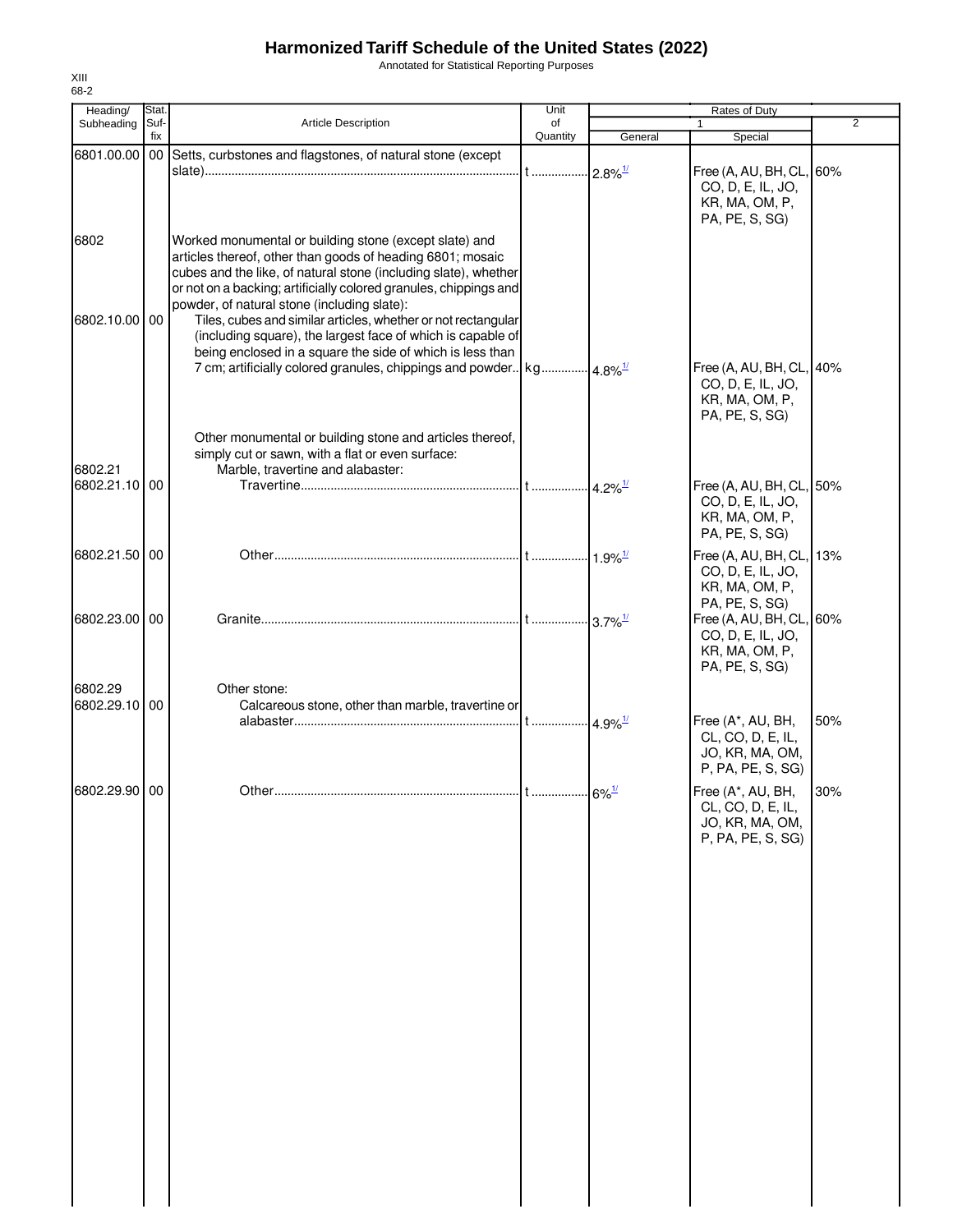Annotated for Statistical Reporting Purposes

| Heading/      | Stat.       |                                                                                                                                                                                                                                                                                                                              | Unit           | <b>Rates of Duty</b>  |                                                                                                     |                |
|---------------|-------------|------------------------------------------------------------------------------------------------------------------------------------------------------------------------------------------------------------------------------------------------------------------------------------------------------------------------------|----------------|-----------------------|-----------------------------------------------------------------------------------------------------|----------------|
| Subheading    | Suf-<br>fix | <b>Article Description</b>                                                                                                                                                                                                                                                                                                   | of<br>Quantity | General               | 1<br>Special                                                                                        | $\overline{2}$ |
| 6802 (con.)   |             | Worked monumental or building stone (except slate) and<br>articles thereof, other than goods of heading 6801; mosaic<br>cubes and the like, of natural stone (including slate), whether<br>or not on a backing; artificially colored granules, chippings and<br>powder, of natural stone (including slate): (con.)<br>Other: |                |                       |                                                                                                     |                |
| 6802.91       |             | Marble, travertine and alabaster:<br>Marble:                                                                                                                                                                                                                                                                                 |                |                       |                                                                                                     |                |
| 6802.91.05 00 |             |                                                                                                                                                                                                                                                                                                                              |                |                       | Free (A, AU, BH, CL,<br>CO, D, E, IL, JO,<br>KR, MA, OM, P,<br>PA, PE, S, SG)                       | 15%            |
| 6802.91.15 00 |             |                                                                                                                                                                                                                                                                                                                              |                | $4.9\%$ <sup>1/</sup> | Free (A, AU, BH, CL, 50%<br>CO, D, E, IL, JO,<br>KR, MA, OM, P,<br>PA, PE, S, SG)                   |                |
| 6802.91.20 00 |             | Travertine:<br>Articles of subheading 6802.21.10 that have<br>been dressed or polished, but not further                                                                                                                                                                                                                      |                | $4.2\%$ <sup>1/</sup> | Free (A, AU, BH, CL, 50%<br>CO, D, E, IL, JO,                                                       |                |
|               |             |                                                                                                                                                                                                                                                                                                                              |                |                       | KR, MA, OM, P,<br>PA, PE, S, SG)                                                                    |                |
| 6802.91.25 00 |             |                                                                                                                                                                                                                                                                                                                              |                |                       | Free (A, AU, BH, CL, 40%<br>CO, D, E, IL, JO,<br>KR, MA, OM, P,                                     |                |
| 6802.91.30 00 |             |                                                                                                                                                                                                                                                                                                                              |                |                       | PA, PE, S, SG)<br>Free (A, AU, BH, CL, 50%<br>CO, D, E, IL, JO,<br>KR, MA, OM, P,<br>PA, PE, S, SG) |                |
| 6802.92.00 00 |             |                                                                                                                                                                                                                                                                                                                              |                |                       | Free (A*, AU, BH,<br>CL, CO, D, E, IL,<br>JO, KR, MA, OM,<br>P, PA, PE, S, SG)                      | 50%            |
| 6802.93.00    |             |                                                                                                                                                                                                                                                                                                                              |                | $3.7\%$ <sup>1/</sup> | Free (A*, AU, BH,<br>CL, CO, D, E, IL,<br>JO, KR, MA, OM,<br>P, PA, PE, S, SG)                      | 60%            |
|               | 1υ          | Articles for monumental or building purposes of<br>subheading 6802.23.00, not cut to size, with only<br>one face surface-worked more than simply cut or                                                                                                                                                                      |                |                       |                                                                                                     |                |
|               | 20          | Articles for monumental or building purposes of<br>subheading 6802.23.00, cut to size, with one or<br>more faces or edges surface-worked more than<br>simply cut or sawn:<br>With a maximum thickness of 1.5 cm It                                                                                                           |                |                       |                                                                                                     |                |
|               | 25          | With a maximum thickness greater than 1.5 cm                                                                                                                                                                                                                                                                                 |                |                       |                                                                                                     |                |
|               | 35          | With a maximum thickness greater than<br>7.5 cm:                                                                                                                                                                                                                                                                             |                |                       |                                                                                                     |                |
|               | 60<br>90    |                                                                                                                                                                                                                                                                                                                              |                |                       |                                                                                                     |                |
|               |             |                                                                                                                                                                                                                                                                                                                              |                |                       |                                                                                                     |                |
|               |             |                                                                                                                                                                                                                                                                                                                              |                |                       |                                                                                                     |                |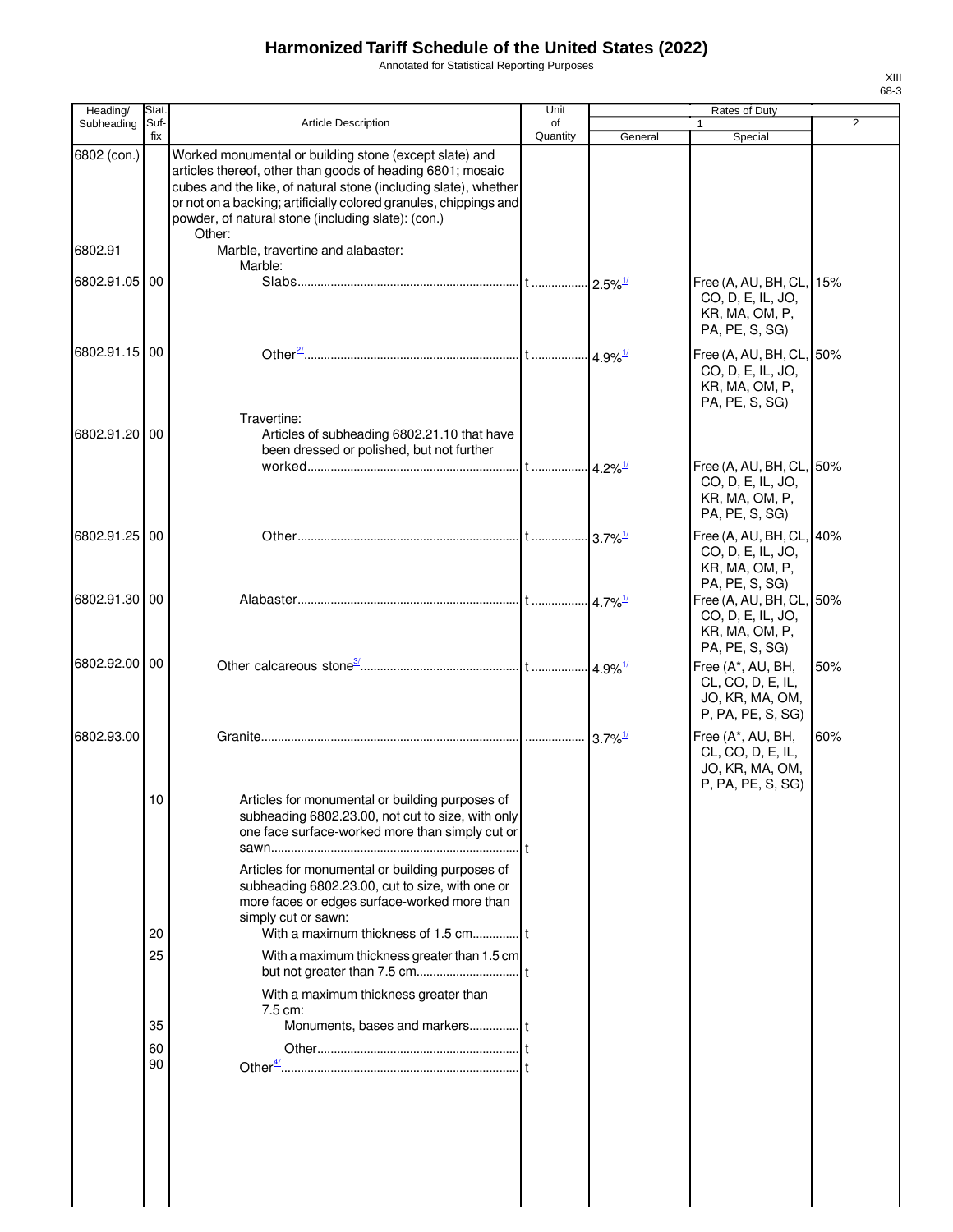Annotated for Statistical Reporting Purposes

| Heading/                       | Stat.       |                                                                                                                                                                                                                                                                                                                                                                                             | Unit                                           |                              | Rates of Duty                                                                              |                |
|--------------------------------|-------------|---------------------------------------------------------------------------------------------------------------------------------------------------------------------------------------------------------------------------------------------------------------------------------------------------------------------------------------------------------------------------------------------|------------------------------------------------|------------------------------|--------------------------------------------------------------------------------------------|----------------|
| Subheading                     | Suf-<br>fix | Article Description                                                                                                                                                                                                                                                                                                                                                                         | of<br>Quantity                                 | General                      | Special                                                                                    | $\overline{2}$ |
| 6802 (con.)                    |             | Worked monumental or building stone (except slate) and<br>articles thereof, other than goods of heading 6801; mosaic<br>cubes and the like, of natural stone (including slate), whether<br>or not on a backing; artificially colored granules, chippings and<br>powder, of natural stone (including slate): (con.)<br>Other: (con.)                                                         |                                                |                              |                                                                                            |                |
| 6802.99.00                     |             |                                                                                                                                                                                                                                                                                                                                                                                             |                                                |                              | Free (A*, AU, BH,<br>CL, CO, D, E, IL,<br>JO, KR, MA, OM,<br>P, PA, PE, S, SG)             | 40%            |
|                                | 30          |                                                                                                                                                                                                                                                                                                                                                                                             |                                                |                              |                                                                                            |                |
|                                | 60          |                                                                                                                                                                                                                                                                                                                                                                                             |                                                |                              |                                                                                            |                |
| 6803.00<br>6803.00.10          | 00          | Worked slate and articles of slate or of agglomerated slate:                                                                                                                                                                                                                                                                                                                                |                                                | $.33\%$ <sup>1/</sup>        | Free (A, AU, BH, CL, 25%<br>CO, D, E, IL, JO,<br>KR, MA, OM, P,<br>PA, PE, S, SG)          |                |
| 6803.00.50 00                  |             |                                                                                                                                                                                                                                                                                                                                                                                             |                                                |                              |                                                                                            | 25%            |
| 6804<br>6804.10.00             | 00          | Millstones, grindstones, grinding wheels and the like, without<br>frameworks, for grinding, sharpening, polishing, trueing or<br>cutting, hand sharpening or polishing stones, and parts thereof,<br>of natural stone, of agglomerated natural or artificial abrasives,<br>or of ceramics, with or without parts of other materials:<br>Millstones and grindstones for milling, grinding or |                                                |                              |                                                                                            |                |
|                                |             | Other millstones, grindstones, grinding wheels and the                                                                                                                                                                                                                                                                                                                                      | No Free <sup>1/</sup>                          |                              |                                                                                            | Free           |
| 6804.21.00                     | 10          | like:<br>Of agglomerated synthetic or natural diamond   Free <sup>1/</sup><br>Segments for circular sawblades, consisting of                                                                                                                                                                                                                                                                |                                                |                              |                                                                                            | 30%            |
|                                | 20          | Articles consisting of a continuous rim segment of<br>diamond agglomerated with metal, attached to<br>circular plates of steel (whether or not attached to                                                                                                                                                                                                                                  |                                                |                              |                                                                                            |                |
|                                | 30          | Articles consisting of multiple segments of diamond<br>agglomerated with metal, attached to circular<br>plates of steel, without cutting parts (whether or                                                                                                                                                                                                                                  |                                                |                              |                                                                                            |                |
|                                | 90          |                                                                                                                                                                                                                                                                                                                                                                                             | No.                                            |                              |                                                                                            |                |
| 6804.22                        |             | Of other agglomerated abrasives or of ceramics:                                                                                                                                                                                                                                                                                                                                             |                                                |                              |                                                                                            |                |
| 6804.22.10 00                  |             |                                                                                                                                                                                                                                                                                                                                                                                             |                                                | $-5$ ¢/kg + 2% $\frac{1}{2}$ | Free (A, AU, BH, CL, $$1.10/kg +$<br>CO, D, E, IL, JO,<br>KR, MA, OM, P,<br>PA, PE, S, SG) | 40%            |
| 6804.22.40 00                  |             | Other:                                                                                                                                                                                                                                                                                                                                                                                      | No Free <sup>1/</sup>                          |                              |                                                                                            | 20%            |
|                                |             |                                                                                                                                                                                                                                                                                                                                                                                             |                                                |                              |                                                                                            |                |
| 6804.22.60 00<br>6804.23.00 00 |             |                                                                                                                                                                                                                                                                                                                                                                                             | kg Free <sup>1/</sup><br>No Free <sup>1/</sup> |                              |                                                                                            | 30%<br>Free    |
| 6804.30.00                     | 00          |                                                                                                                                                                                                                                                                                                                                                                                             | No Free <sup>1/</sup>                          |                              |                                                                                            | Free           |
|                                |             |                                                                                                                                                                                                                                                                                                                                                                                             |                                                |                              |                                                                                            |                |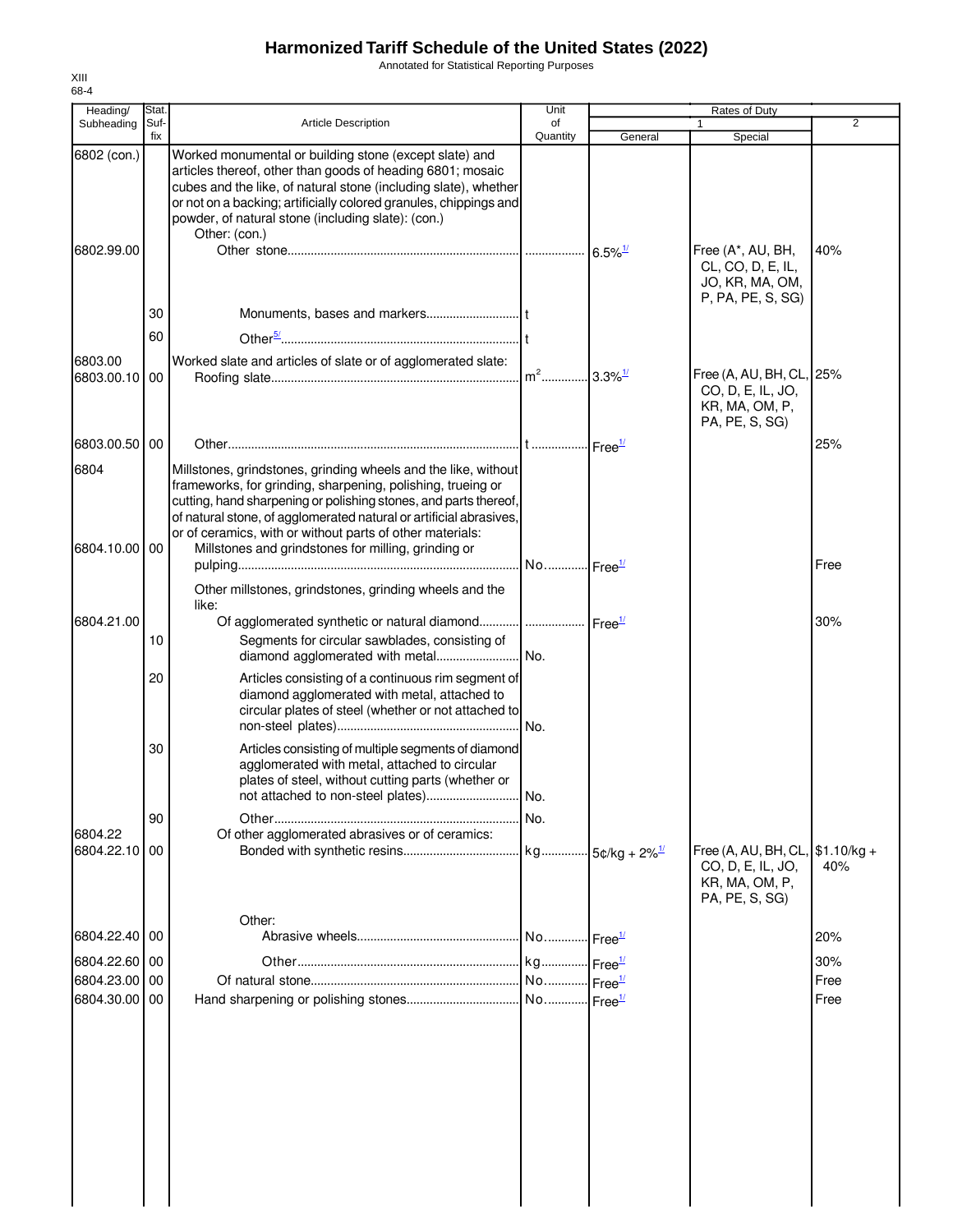Annotated for Statistical Reporting Purposes

| Subheading<br>Suf-<br><b>Article Description</b><br>οf<br>1<br>fix<br>Quantity<br>General<br>Special<br>6805<br>Natural or artificial abrasive powder or grain, on a base of<br>textile material, of paper, of paperboard or of other materials,<br>whether or not cut to shape or sewn or otherwise made up:<br>6805.10.00 00<br>20%<br>6805.20.00<br>00<br>20%<br>6805.30<br>On a base of other materials:<br>6805.30.10 00<br>Articles wholly or partly coated with abrasives, in the<br>form of sheets, strips, disks, belts, sleeves or similar<br>20%<br>6805.30.50<br>00<br>20%<br>6806<br>Slag wool, rock wool and similar mineral wools; exfoliated<br>vermiculite, expanded clays, foamed slag and similar expanded<br>mineral materials; mixtures and articles of heat-insulating,<br>sound-insulating or sound-absorbing mineral materials, other<br>than those of heading 6811 or 6812, or of chapter 69:<br>6806.10.00<br>Slag wool, rock wool and similar mineral wools (including<br>Free (A, AU, BH, CL, 30%<br>CO, D, E, IL, JO,<br>KR, MA, OM, P,<br>PA, PE, S, SG)<br>10<br>Other:<br>20<br>40<br>60<br>90<br>Exfoliated vermiculite, expanded clays, foamed slag and<br>6806.20.00<br>00<br>similar expanded mineral materials (including intermixtures<br>30%<br>6806.90.00<br>30%<br>10<br>Other: | Heading/ | Stat. | Unit | Rates of Duty |                |
|--------------------------------------------------------------------------------------------------------------------------------------------------------------------------------------------------------------------------------------------------------------------------------------------------------------------------------------------------------------------------------------------------------------------------------------------------------------------------------------------------------------------------------------------------------------------------------------------------------------------------------------------------------------------------------------------------------------------------------------------------------------------------------------------------------------------------------------------------------------------------------------------------------------------------------------------------------------------------------------------------------------------------------------------------------------------------------------------------------------------------------------------------------------------------------------------------------------------------------------------------------------------------------------------------------------------------|----------|-------|------|---------------|----------------|
|                                                                                                                                                                                                                                                                                                                                                                                                                                                                                                                                                                                                                                                                                                                                                                                                                                                                                                                                                                                                                                                                                                                                                                                                                                                                                                                          |          |       |      |               | $\overline{2}$ |
|                                                                                                                                                                                                                                                                                                                                                                                                                                                                                                                                                                                                                                                                                                                                                                                                                                                                                                                                                                                                                                                                                                                                                                                                                                                                                                                          |          |       |      |               |                |
|                                                                                                                                                                                                                                                                                                                                                                                                                                                                                                                                                                                                                                                                                                                                                                                                                                                                                                                                                                                                                                                                                                                                                                                                                                                                                                                          |          |       |      |               |                |
|                                                                                                                                                                                                                                                                                                                                                                                                                                                                                                                                                                                                                                                                                                                                                                                                                                                                                                                                                                                                                                                                                                                                                                                                                                                                                                                          |          |       |      |               |                |
|                                                                                                                                                                                                                                                                                                                                                                                                                                                                                                                                                                                                                                                                                                                                                                                                                                                                                                                                                                                                                                                                                                                                                                                                                                                                                                                          |          |       |      |               |                |
|                                                                                                                                                                                                                                                                                                                                                                                                                                                                                                                                                                                                                                                                                                                                                                                                                                                                                                                                                                                                                                                                                                                                                                                                                                                                                                                          |          |       |      |               |                |
|                                                                                                                                                                                                                                                                                                                                                                                                                                                                                                                                                                                                                                                                                                                                                                                                                                                                                                                                                                                                                                                                                                                                                                                                                                                                                                                          |          |       |      |               |                |
|                                                                                                                                                                                                                                                                                                                                                                                                                                                                                                                                                                                                                                                                                                                                                                                                                                                                                                                                                                                                                                                                                                                                                                                                                                                                                                                          |          |       |      |               |                |
|                                                                                                                                                                                                                                                                                                                                                                                                                                                                                                                                                                                                                                                                                                                                                                                                                                                                                                                                                                                                                                                                                                                                                                                                                                                                                                                          |          |       |      |               |                |
|                                                                                                                                                                                                                                                                                                                                                                                                                                                                                                                                                                                                                                                                                                                                                                                                                                                                                                                                                                                                                                                                                                                                                                                                                                                                                                                          |          |       |      |               |                |
|                                                                                                                                                                                                                                                                                                                                                                                                                                                                                                                                                                                                                                                                                                                                                                                                                                                                                                                                                                                                                                                                                                                                                                                                                                                                                                                          |          |       |      |               |                |
|                                                                                                                                                                                                                                                                                                                                                                                                                                                                                                                                                                                                                                                                                                                                                                                                                                                                                                                                                                                                                                                                                                                                                                                                                                                                                                                          |          |       |      |               |                |
|                                                                                                                                                                                                                                                                                                                                                                                                                                                                                                                                                                                                                                                                                                                                                                                                                                                                                                                                                                                                                                                                                                                                                                                                                                                                                                                          |          |       |      |               |                |
|                                                                                                                                                                                                                                                                                                                                                                                                                                                                                                                                                                                                                                                                                                                                                                                                                                                                                                                                                                                                                                                                                                                                                                                                                                                                                                                          |          |       |      |               |                |
|                                                                                                                                                                                                                                                                                                                                                                                                                                                                                                                                                                                                                                                                                                                                                                                                                                                                                                                                                                                                                                                                                                                                                                                                                                                                                                                          |          |       |      |               |                |
|                                                                                                                                                                                                                                                                                                                                                                                                                                                                                                                                                                                                                                                                                                                                                                                                                                                                                                                                                                                                                                                                                                                                                                                                                                                                                                                          |          |       |      |               |                |
|                                                                                                                                                                                                                                                                                                                                                                                                                                                                                                                                                                                                                                                                                                                                                                                                                                                                                                                                                                                                                                                                                                                                                                                                                                                                                                                          |          | 20    |      |               |                |
| 90                                                                                                                                                                                                                                                                                                                                                                                                                                                                                                                                                                                                                                                                                                                                                                                                                                                                                                                                                                                                                                                                                                                                                                                                                                                                                                                       |          |       |      |               |                |
| 6807<br>Articles of asphalt or of similar material (for example, petroleum<br>bitumen or coal tar pitch):                                                                                                                                                                                                                                                                                                                                                                                                                                                                                                                                                                                                                                                                                                                                                                                                                                                                                                                                                                                                                                                                                                                                                                                                                |          |       |      |               |                |
| 6807.10.00 00<br>30%                                                                                                                                                                                                                                                                                                                                                                                                                                                                                                                                                                                                                                                                                                                                                                                                                                                                                                                                                                                                                                                                                                                                                                                                                                                                                                     |          |       |      |               |                |
| 6807.90.00<br>35%<br>$2.7\%$ <sup>1/</sup><br>Free (A, AU, BH, CL,<br>CO, D, E, IL, JO,<br>KR, MA, OM, P,<br>PA, PE, S, SG)                                                                                                                                                                                                                                                                                                                                                                                                                                                                                                                                                                                                                                                                                                                                                                                                                                                                                                                                                                                                                                                                                                                                                                                              |          |       |      |               |                |
| 10                                                                                                                                                                                                                                                                                                                                                                                                                                                                                                                                                                                                                                                                                                                                                                                                                                                                                                                                                                                                                                                                                                                                                                                                                                                                                                                       |          |       |      |               |                |
| 50                                                                                                                                                                                                                                                                                                                                                                                                                                                                                                                                                                                                                                                                                                                                                                                                                                                                                                                                                                                                                                                                                                                                                                                                                                                                                                                       |          |       |      |               |                |
|                                                                                                                                                                                                                                                                                                                                                                                                                                                                                                                                                                                                                                                                                                                                                                                                                                                                                                                                                                                                                                                                                                                                                                                                                                                                                                                          |          |       |      |               |                |
|                                                                                                                                                                                                                                                                                                                                                                                                                                                                                                                                                                                                                                                                                                                                                                                                                                                                                                                                                                                                                                                                                                                                                                                                                                                                                                                          |          |       |      |               |                |
|                                                                                                                                                                                                                                                                                                                                                                                                                                                                                                                                                                                                                                                                                                                                                                                                                                                                                                                                                                                                                                                                                                                                                                                                                                                                                                                          |          |       |      |               |                |
|                                                                                                                                                                                                                                                                                                                                                                                                                                                                                                                                                                                                                                                                                                                                                                                                                                                                                                                                                                                                                                                                                                                                                                                                                                                                                                                          |          |       |      |               |                |
|                                                                                                                                                                                                                                                                                                                                                                                                                                                                                                                                                                                                                                                                                                                                                                                                                                                                                                                                                                                                                                                                                                                                                                                                                                                                                                                          |          |       |      |               |                |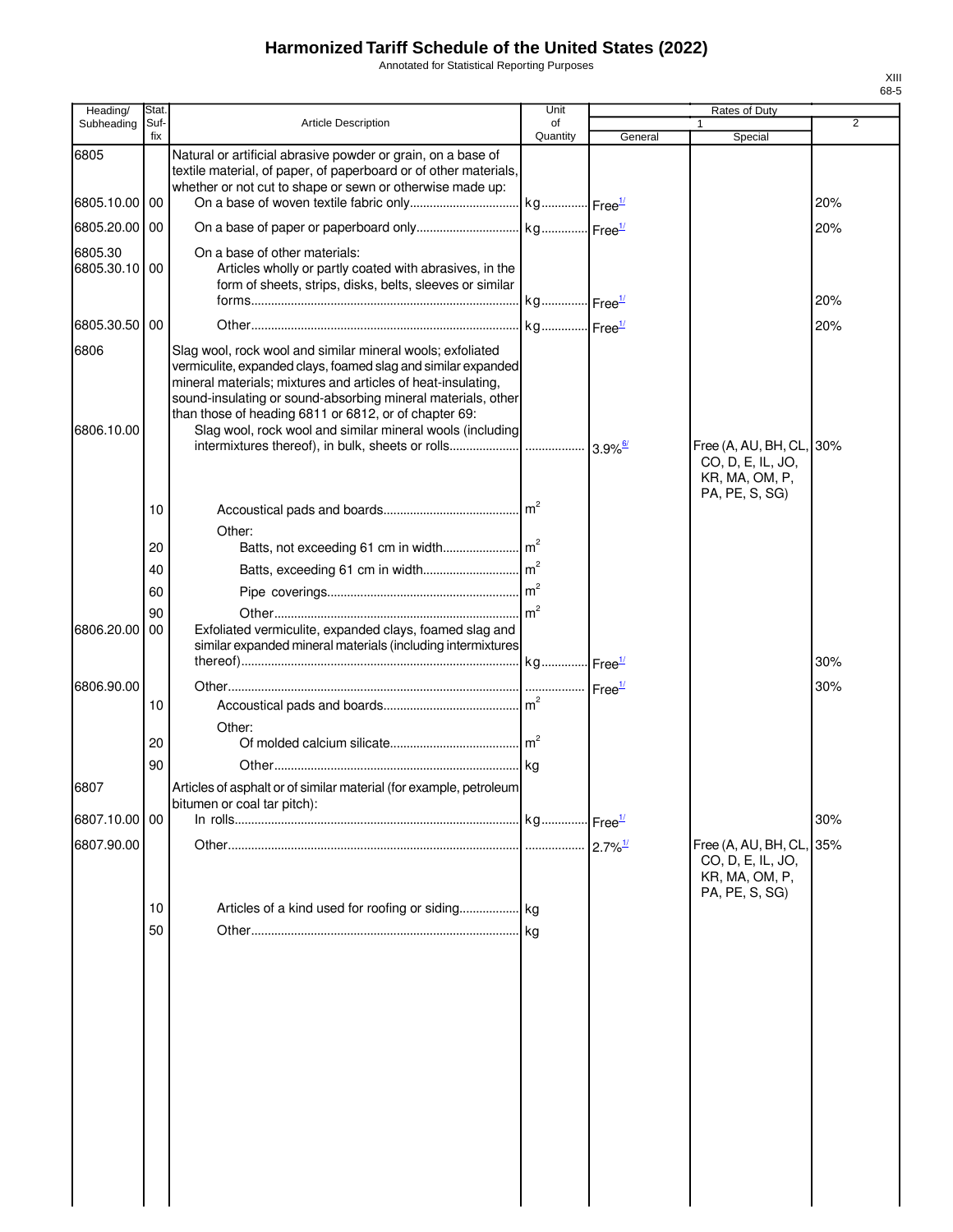Annotated for Statistical Reporting Purposes

| Heading/      | Stat.       |                                                                                                                                                                                                        | Unit                             |                                            | Rates of Duty                                                                                       |                |
|---------------|-------------|--------------------------------------------------------------------------------------------------------------------------------------------------------------------------------------------------------|----------------------------------|--------------------------------------------|-----------------------------------------------------------------------------------------------------|----------------|
| Subheading    | Suf-<br>fix | <b>Article Description</b>                                                                                                                                                                             | of<br>Quantity                   |                                            |                                                                                                     | $\overline{2}$ |
| 6808.00.00    |             | 00 Panels, boards, tiles, blocks and similar articles of vegetable<br>fiber, of straw or of shavings, chips, particles, sawdust or other<br>waste, of wood, agglomerated with cement, plaster or other | $m^2$<br>kg                      | General<br>$\mathsf{I}$ Free $\frac{1}{2}$ | Special                                                                                             | 20%            |
| 6809          |             | Articles of plaster or of compositions based on plaster:<br>Boards, sheets, panels, tiles and similar articles, not<br>ornamented:                                                                     |                                  |                                            |                                                                                                     |                |
| 6809.11.00    | 10          | Faced or reinforced with paper or paperboard only  Free <sup>1/</sup>                                                                                                                                  |                                  |                                            |                                                                                                     | 30%            |
|               | 80          |                                                                                                                                                                                                        | m <sup>2</sup><br>m <sup>2</sup> |                                            |                                                                                                     |                |
| 6809.19.00 00 |             |                                                                                                                                                                                                        |                                  | $3\%$ <sup>1/</sup>                        | Free (A, AU, BH, CL, 35%<br>CO, D, E, IL, JO,<br>KR, MA, OM, P,<br>PA, PE, S, SG)                   |                |
| 6809.90.00    | 00          |                                                                                                                                                                                                        |                                  |                                            |                                                                                                     | 60%            |
| 6810          |             | Articles of cement, of concrete or of artificial stone, whether<br>or not reinforced:<br>Tiles, flagstones, bricks and similar articles:                                                               |                                  |                                            |                                                                                                     |                |
| 6810.11.00    |             |                                                                                                                                                                                                        |                                  |                                            | Free (A, AU, BH, CL, 30%<br>CO, D, E, IL, JO,<br>KR, MA, OM, P,<br>PA, PE, S, SG)                   |                |
|               | 10          | Containing by weight more than 70 percent<br>magnesia, expressed as MgO, with carbon content<br>ranging from trace amounts to less than<br>30 percent, and chemically bonded by resin or               |                                  |                                            |                                                                                                     |                |
|               | 70          |                                                                                                                                                                                                        |                                  |                                            |                                                                                                     |                |
| 6810.19       |             | Other:                                                                                                                                                                                                 |                                  |                                            |                                                                                                     |                |
| 6810.19.12 00 |             | Floor and wall tiles:<br>Of stone agglomerated with binders other than                                                                                                                                 | $m2$                             | $4.9\%$ <sup>1/</sup>                      | Free (A, AU, BH, CL, 40%<br>CO, D, E, IL, JO,<br>KR, MA, OM, P,                                     |                |
| 6810.19.14 00 |             | Other                                                                                                                                                                                                  | m <sup>2</sup> 9% <sup>1/</sup>  |                                            | PA, PE, S, SG)<br>Free (A, AU, BH, CL, 55%<br>CO, D, E, IL, JO,<br>KR, MA, OM, P,<br>PA, PE, S, SG) |                |
| 6810.19.50 00 |             |                                                                                                                                                                                                        | l t …………                         | $3.9\%$ <sup>1/</sup>                      | Free (A, AU, BH, CL, 30%<br>CO, D, E, IL, JO,<br>KR, MA, OM, P,                                     |                |
| 6810.91.00 00 |             | Other articles:<br>Prefabricated structural components for building or                                                                                                                                 |                                  | Free <sup>1/</sup>                         | PA, PE, S, SG)                                                                                      | 30%            |
| 6810.99.00    |             |                                                                                                                                                                                                        | .                                | Free <sup>1/</sup>                         |                                                                                                     | 30%            |
|               | 10          | Agglomerated quartz slabs of the type used for                                                                                                                                                         | m <sup>2</sup>                   |                                            |                                                                                                     |                |
|               | 80          |                                                                                                                                                                                                        | No.                              |                                            |                                                                                                     |                |
|               |             |                                                                                                                                                                                                        |                                  |                                            |                                                                                                     |                |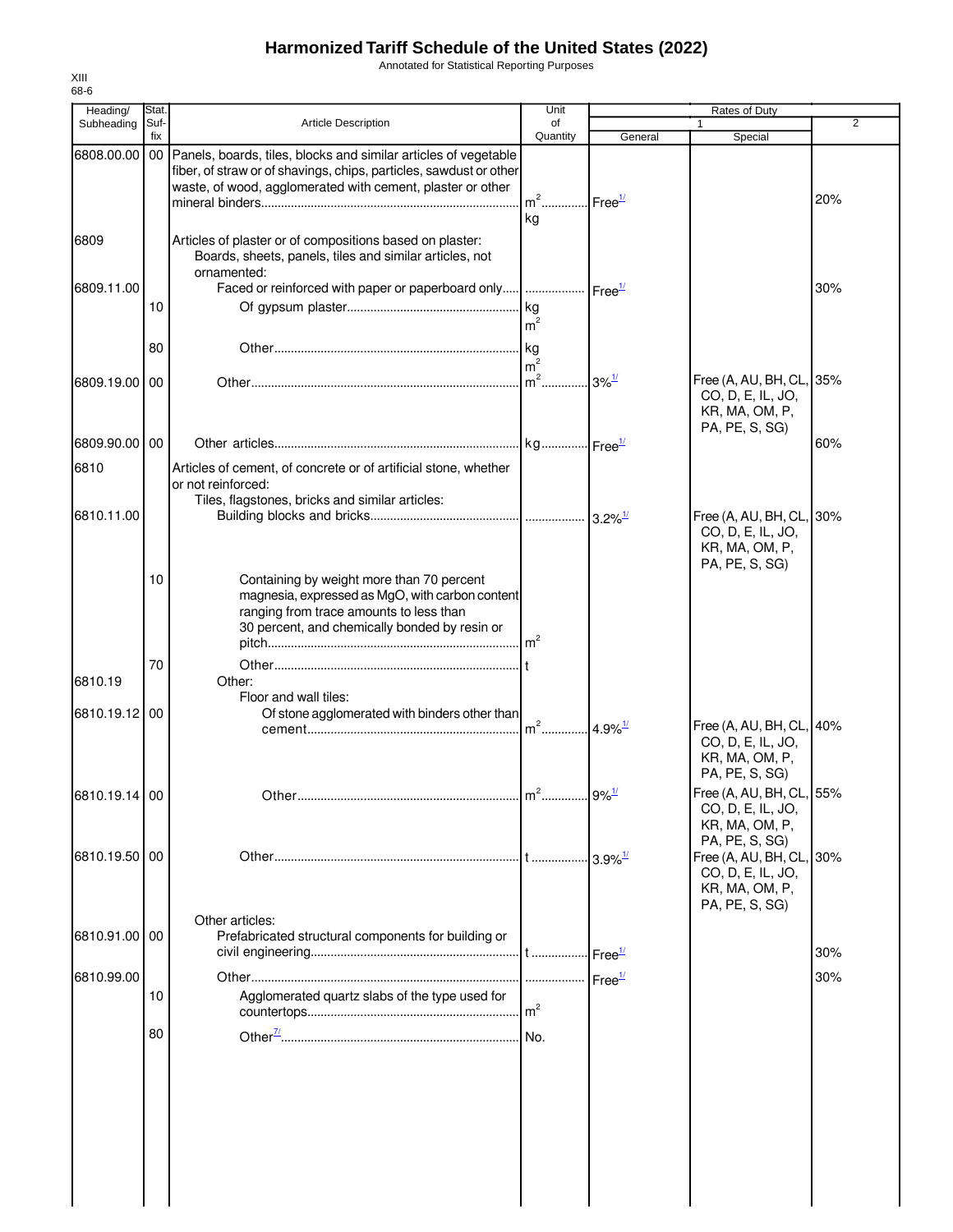Annotated for Statistical Reporting Purposes

| Heading/                         | Stat.       |                                                                                                                                                                                                                                                                                                                                             | Unit                              |         | Rates of Duty                                                              |                    |
|----------------------------------|-------------|---------------------------------------------------------------------------------------------------------------------------------------------------------------------------------------------------------------------------------------------------------------------------------------------------------------------------------------------|-----------------------------------|---------|----------------------------------------------------------------------------|--------------------|
| Subheading                       | Suf-<br>fix | <b>Article Description</b>                                                                                                                                                                                                                                                                                                                  | of<br>Quantity                    | General | Special                                                                    | $\overline{2}$     |
| 6811                             |             | Articles of asbestos-cement, of cellulose fiber-cement or the                                                                                                                                                                                                                                                                               |                                   |         |                                                                            |                    |
| 6811.40.00 00                    |             | like:                                                                                                                                                                                                                                                                                                                                       |                                   |         |                                                                            | 2.2¢/kg            |
| 6811.81.00 00                    |             | Not containing asbestos:                                                                                                                                                                                                                                                                                                                    |                                   |         |                                                                            | 2.2¢/kg            |
| 6811.82.00 00                    |             | Other sheets, panels, tiles and similar articles kg Free <sup>1/</sup>                                                                                                                                                                                                                                                                      |                                   |         |                                                                            | 2.2¢/kg            |
| 6811.89                          |             | Other articles:                                                                                                                                                                                                                                                                                                                             |                                   |         |                                                                            |                    |
| 6811.89.10 00                    |             |                                                                                                                                                                                                                                                                                                                                             |                                   |         |                                                                            | 1.7¢/kg<br>2.2¢/kg |
| 6811.89.90 00<br>6812<br>6812.80 |             | Fabricated asbestos fibers; mixtures with a basis of asbestos<br>or with a basis of asbestos and magnesium carbonate; articles<br>of such mixtures or of asbestos (for example, thread, woven<br>fabric, clothing, headgear, footwear, gaskets), whether or not<br>reinforced, other than goods of heading 6811 or 6813:<br>Of crocidolite: |                                   |         |                                                                            |                    |
| 6812.80.10 00                    |             |                                                                                                                                                                                                                                                                                                                                             |                                   |         | Free (AU, BH, CL,<br>CO, D, E, IL, JO,<br>KR, MA, OM, P,<br>PA, PE, S, SG) | 35%                |
| 6812.80.90 00                    |             | Other:                                                                                                                                                                                                                                                                                                                                      |                                   |         |                                                                            | 35%                |
|                                  |             | Clothing, clothing accessories, footwear and headgear:                                                                                                                                                                                                                                                                                      |                                   |         |                                                                            |                    |
| 6812.91.10 00                    |             |                                                                                                                                                                                                                                                                                                                                             |                                   |         | Free (AU, BH, CL,<br>CO, D, E, IL, JO,<br>KR, MA, OM, P,<br>PA, PE, S, SG) | 35%                |
| 6812.91.90<br>6812.99            | 00          | Other:                                                                                                                                                                                                                                                                                                                                      |                                   |         |                                                                            | 35%                |
| 6812.99.10 00                    |             | Other:                                                                                                                                                                                                                                                                                                                                      |                                   |         |                                                                            | 25%                |
| 6812.99.20 00                    |             | Compressed asbestos fiber jointing, in sheets or                                                                                                                                                                                                                                                                                            |                                   |         |                                                                            |                    |
|                                  |             |                                                                                                                                                                                                                                                                                                                                             |                                   |         |                                                                            | 25%                |
| 6812.99.90 00                    |             |                                                                                                                                                                                                                                                                                                                                             | m <sup>2</sup> Free <sup>1/</sup> |         |                                                                            | 25%                |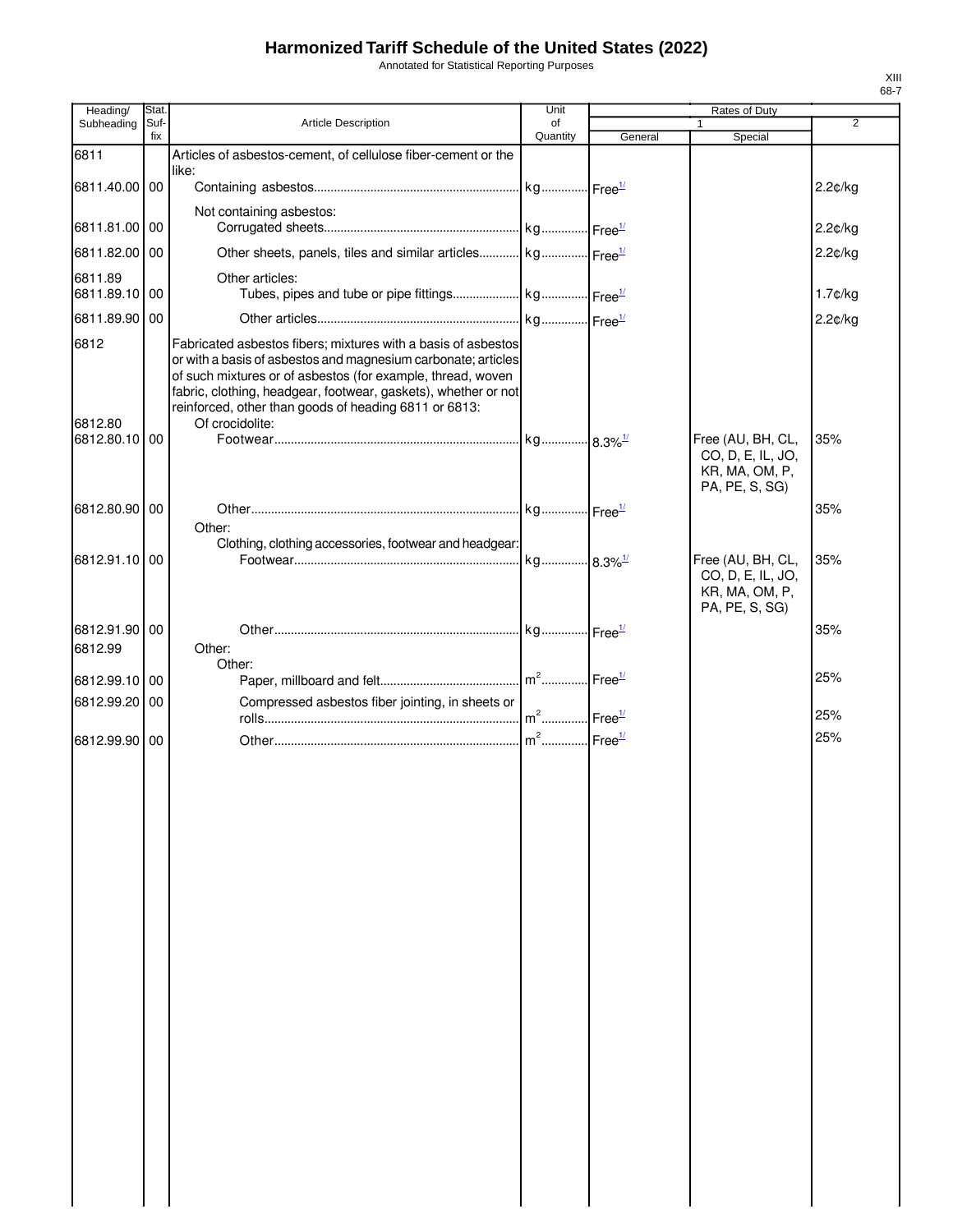Annotated for Statistical Reporting Purposes

| Heading/           | Stat.                 |                                                                                                                                                                                                                                                                                                             | Unit           |                               | Rates of Duty                                                                    |                |
|--------------------|-----------------------|-------------------------------------------------------------------------------------------------------------------------------------------------------------------------------------------------------------------------------------------------------------------------------------------------------------|----------------|-------------------------------|----------------------------------------------------------------------------------|----------------|
| Subheading         | Suf-<br>fix           | <b>Article Description</b>                                                                                                                                                                                                                                                                                  | of<br>Quantity | General                       | $\mathbf{1}$<br>Special                                                          | $\overline{2}$ |
| 6813<br>6813.20.00 |                       | Friction material and articles thereof (for example, sheets, rolls,<br>strips, segments, discs, washers, pads), not mounted, for<br>brakes, for clutches or the like, with a basis of asbestos, of<br>other mineral substances or of cellulose, whether or not<br>combined with textile or other materials: |                |                               |                                                                                  | 25%            |
|                    | 10 <sup>°</sup><br>15 | Brake linings and pads:<br>Other:                                                                                                                                                                                                                                                                           |                |                               |                                                                                  |                |
| 6813.81.00         | 20<br>25              | Not containing asbestos:                                                                                                                                                                                                                                                                                    |                |                               |                                                                                  | 25%            |
|                    | 10<br>50              | Articles for use in civil aircraft, with a basis of                                                                                                                                                                                                                                                         |                |                               |                                                                                  |                |
| 6813.89.00         | 10                    | Articles for use in civil aircraft, with a basis of                                                                                                                                                                                                                                                         |                | $\textsf{Free}^{\frac{1}{2}}$ |                                                                                  | 25%            |
| 6813.99.20<br>6814 | 50                    | Compressed asbestos fiber jointing, in sheets<br>Worked mica and articles of mica, including agglomerated or                                                                                                                                                                                                |                | Free                          |                                                                                  | 25%            |
| 6814.10.00 00      |                       | reconstituted mica, whether or not on a support of paper,<br>paperboard or other materials:<br>Plates, sheets and strips of agglomerated or reconstituted                                                                                                                                                   |                |                               |                                                                                  |                |
|                    |                       |                                                                                                                                                                                                                                                                                                             |                |                               | Free (A, AU, B, BH,<br>CL, CO, D, E, IL,<br>JO, KR, MA, OM,<br>P, PA, PE, S, SG) | 40%            |
| 6814.90.00 00      |                       |                                                                                                                                                                                                                                                                                                             |                |                               | Free (A, AU, B, BH,<br>CL, CO, D, E, IL,<br>JO, KR, MA, OM,<br>P, PA, PE, S, SG) | 45%            |
|                    |                       |                                                                                                                                                                                                                                                                                                             |                |                               |                                                                                  |                |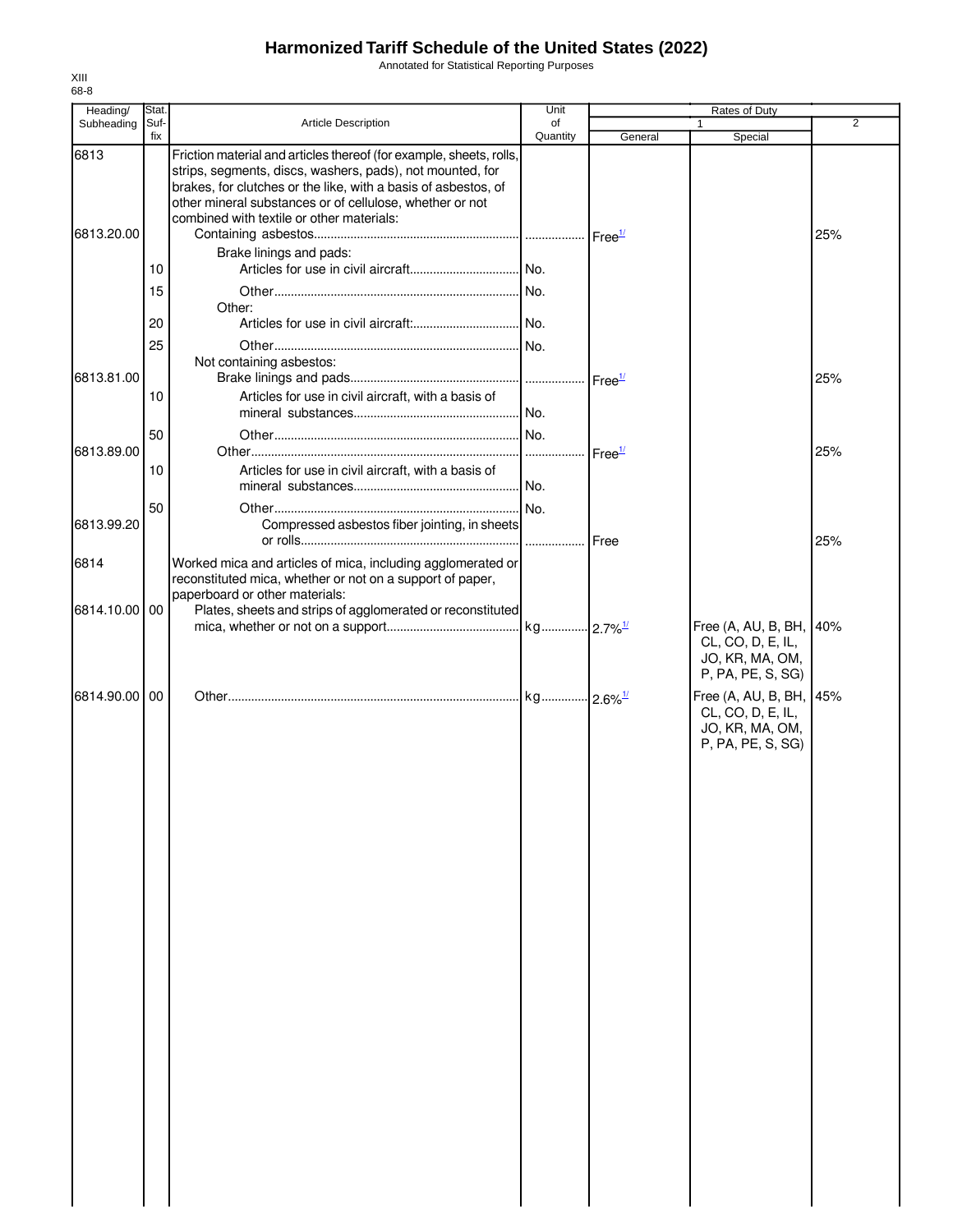Annotated for Statistical Reporting Purposes

| Heading/      | Stat.       |                                                                                                                                                                                                                                                                                                                       | Unit           |         | Rates of Duty |                |
|---------------|-------------|-----------------------------------------------------------------------------------------------------------------------------------------------------------------------------------------------------------------------------------------------------------------------------------------------------------------------|----------------|---------|---------------|----------------|
| Subheading    | Suf-<br>fix | <b>Article Description</b>                                                                                                                                                                                                                                                                                            | of<br>Quantity | General | Special       | $\overline{2}$ |
| 6815          |             | Articles of stone or of other mineral substances (including<br>carbon fibers, articles of carbon fibers and articles of peat),<br>not elsewhere specified or included:<br>Carbon fibers; articles of carbon fibers for non-electrical<br>uses; other articles of graphite or other carbon for<br>non-electrical uses: |                |         |               |                |
| 6815.11.00    | 00          |                                                                                                                                                                                                                                                                                                                       |                |         |               | 45%            |
| 6815.12.00    | 00          |                                                                                                                                                                                                                                                                                                                       |                |         |               | 45%            |
| 6815.13.00 00 |             |                                                                                                                                                                                                                                                                                                                       |                |         |               | 45%            |
| 6815.19.00    | 00          |                                                                                                                                                                                                                                                                                                                       |                |         |               | 45%            |
| 6815.20.00 00 |             |                                                                                                                                                                                                                                                                                                                       |                |         |               | 20%            |
| 6815.91.00    |             | Other articles:<br>Containing magnesite, magnesia in the form of<br>periclase, dolomite including in the form of dolime, or                                                                                                                                                                                           |                |         |               | 30%            |
| 6815.99       | 10          | Containing by weight more than 70 percent<br>magnesia, expressed as MgO, with carbon content<br>ranging from trace amounts to less than<br>30 percent, and chemically bonded by resin or<br>Other:                                                                                                                    | . kg           |         |               |                |
| 6815.99.20    | 00          | Talc, steatite and soapstone, cut or sawed, or in                                                                                                                                                                                                                                                                     |                |         |               |                |
|               |             | blanks, crayons, cubes, disks or other forms kg Free <sup>1/</sup>                                                                                                                                                                                                                                                    |                |         |               | 2.2¢/kg        |
| 6815.99.41    | 10          | Containing by weight more than 70 percent<br>magnesia, expressed as MgO, with carbon<br>content ranging from trace amounts to less<br>than 30 percent, and chemically bonded by                                                                                                                                       |                |         |               | 30%            |
|               | 70          |                                                                                                                                                                                                                                                                                                                       |                |         |               |                |
|               |             |                                                                                                                                                                                                                                                                                                                       |                |         |               |                |